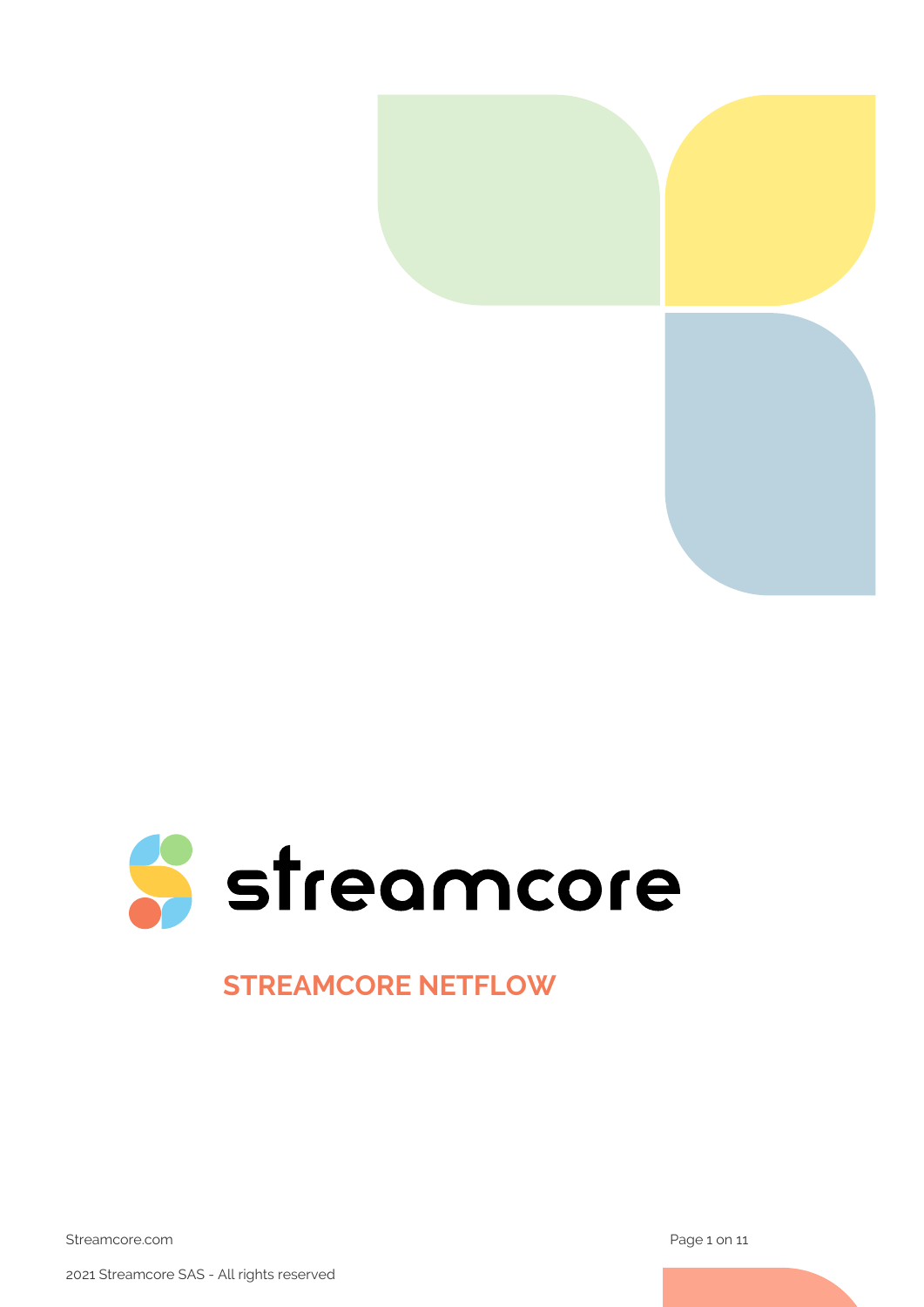# Table des matières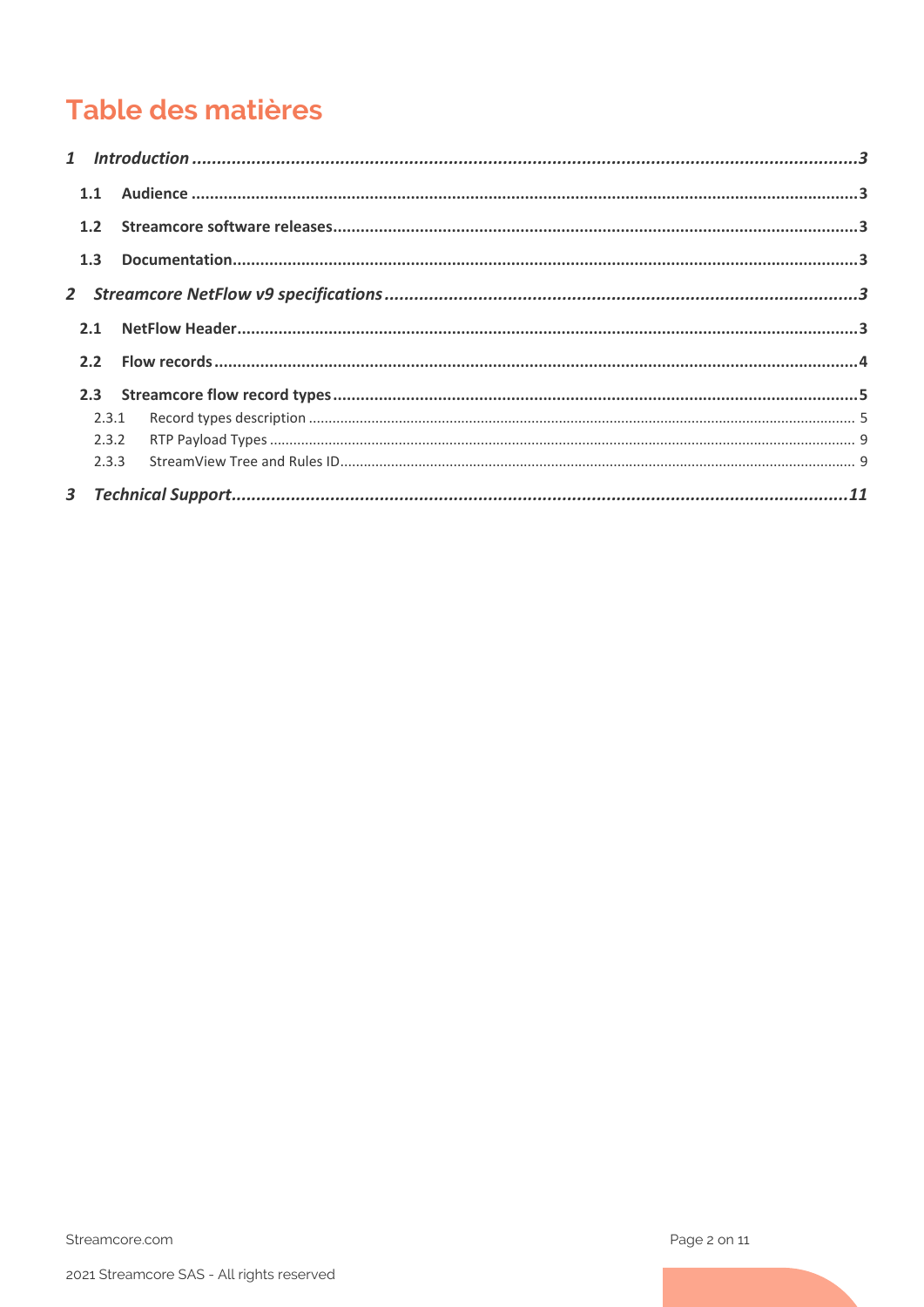# <span id="page-2-0"></span>**1 Introduction**

NetFlow is a service that provides valuable information to system administrators identifying the types and volume of application traffic traversing enterprise wide area data networks. NetFlow is used mainly for network troubleshooting, accounting, security and planning purposes.

Streamcore NetFlow tickets are generated by StreamGroomer appliances deployed in remote sites and data centers to intercept and process packet traffic flowing between LANs and WANs. In these locations, Streamcore appliances are already monitoring and controlling WAN flows, thus ideally suited to export NetFlow tickets for these monitored WAN flows.

It is simple to activate the Export of NetFlow tickets by enabling NetFlow on StreamGroomers at the sites of interest. The export destination is configured to direct traffic to a specific NetFlow collector IP address and port number.

This document details the content of the NetFlow vg tickets produced by the Streamcore products. This technical document will help the network consultants understand the structure of the flow records designed to report statistics for any applications monitored by Streamcore. Statistics are reported for web applications (HTTP and HTTPs) and RTP/RTCP applications.

#### <span id="page-2-1"></span>**1.1 AUDIENCE**

This document is intended for experienced network consultants and application developers. It is assumed that the reader understands IP, TCP and UDP protocols, HTTP/HTTPs, Real-Time Protocol (RTP), Real-Time Control Protocol (RTCP), Codecs, Type of Service (TOS), Round Trip Time (RTT), Application Response Time (ART), SSL protocols, SSL certificates, VoIP, MOS and MOS-LQ.

Knowledge of NetFlow purpose and specifications is required to understand the concepts mentioned in this document.

Streamcore concepts and products such as the StreamGroomers (SG), StreamGroomer Manager, rules and intermediate rules are also required because some information sent in the NetFlow tickets refer to Streamcore objects. It is assumed that the Streamcore administrator knows how to enable and configure NetFlow on the StreamGroomers.

#### <span id="page-2-2"></span>**1.2 STREAMCORE SOFTWARE RELEASES**

This document applies to Streamcore Software Suite 6.2 and later versions.

#### <span id="page-2-3"></span>**1.3 DOCUMENTATION**

For further details on the Streamcore Software Suite, refer to Streamcore documentation:

- StreamView user quide
- StreamGroomer Manager user guide

For further details about NetFlow vg, refer to the RFC3954.

For further details about HTTP/1.1, refer from RFC7230 to RFC7237.

For further details about the Transport Protocol for Real-Time Applications, refer to RFC 3550.

# <span id="page-2-4"></span>**2 Streamcore NetFlow v9 specifications**

This topic describes the structure of the Streamcore NetFlow tickets generated in V9 version.

The structure of a NetFlow ticket is composed of a header followed by several records that depend on the version of the NetFlow specification.

#### <span id="page-2-5"></span>**2.1 NETFLOW HEADER**

Streamcore.com **Page 3 on 11**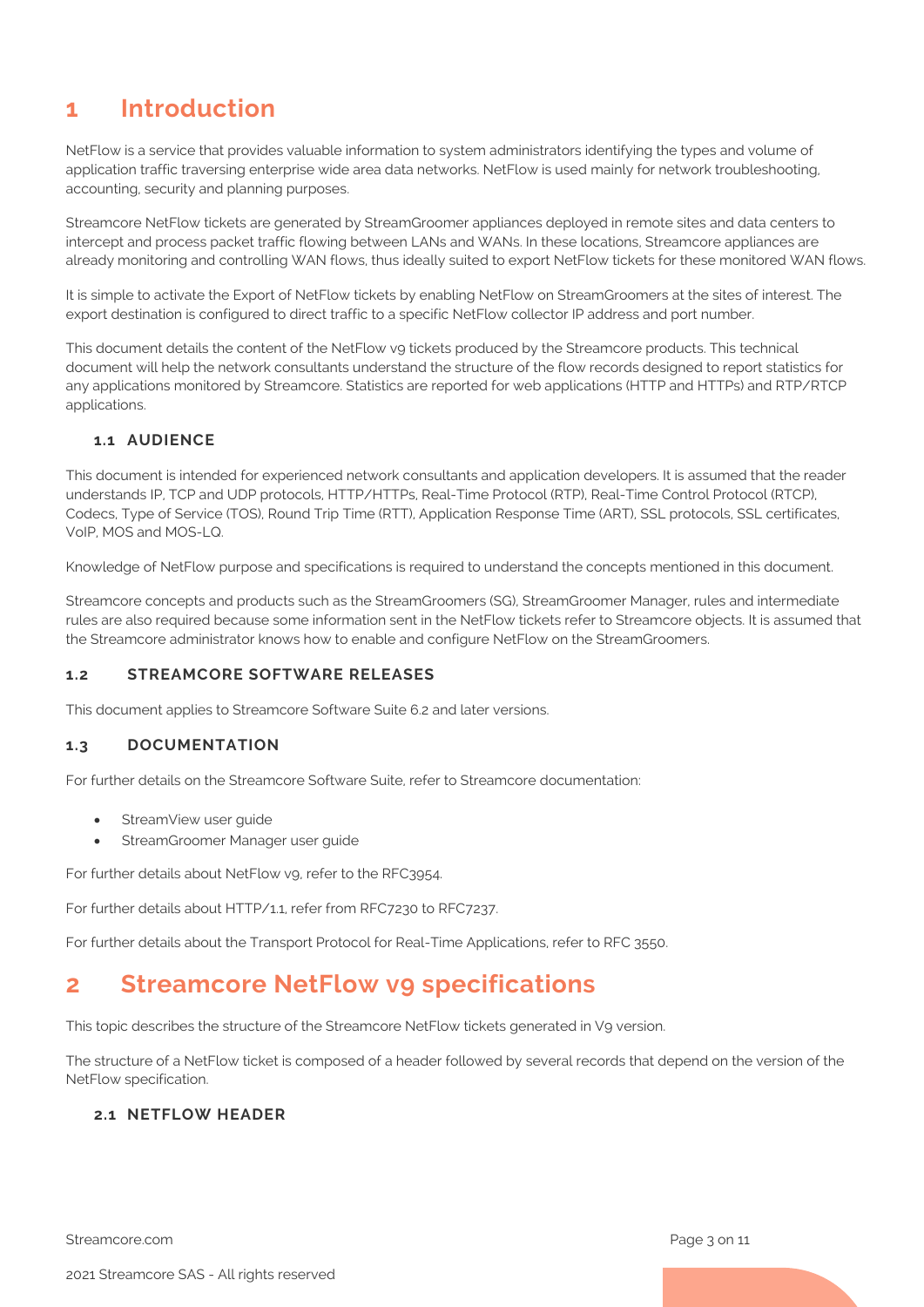The following figures describes the structure of the NetFlow header:

#### Version 9

| 1                   | 2 3 4 |  |  | 56789 | 0 | 1 | 2 | 3 | 1<br>4 | 5 | ۹<br>6 | 1 | 1<br>8 | 1<br>g | $\overline{c}$<br>0 | $\overline{2}$ | $\overline{2}$<br>2 | $\overline{c}$<br>3 | $\overline{2}$<br>4 | on 10 | $\overline{2}$<br>6 | $\overline{2}$<br>$\overline{ }$ | $\overline{2}$<br>$\theta$ | $\overline{c}$<br>$\mathsf g$ | 3<br>$\mathbf 0$ | 31<br>bits |
|---------------------|-------|--|--|-------|---|---|---|---|--------|---|--------|---|--------|--------|---------------------|----------------|---------------------|---------------------|---------------------|-------|---------------------|----------------------------------|----------------------------|-------------------------------|------------------|------------|
| Version             |       |  |  |       |   |   |   |   |        |   | Count  |   |        |        |                     |                |                     |                     |                     |       |                     |                                  |                            |                               |                  |            |
| System Uptime       |       |  |  |       |   |   |   |   |        |   |        |   |        |        |                     |                |                     |                     |                     |       |                     |                                  |                            |                               |                  |            |
| <b>UNIX Seconds</b> |       |  |  |       |   |   |   |   |        |   |        |   |        |        |                     |                |                     |                     |                     |       |                     |                                  |                            |                               |                  |            |
| Package Sequence    |       |  |  |       |   |   |   |   |        |   |        |   |        |        |                     |                |                     |                     |                     |       |                     |                                  |                            |                               |                  |            |
| Source ID           |       |  |  |       |   |   |   |   |        |   |        |   |        |        |                     |                |                     |                     |                     |       |                     |                                  |                            |                               |                  |            |
|                     |       |  |  |       |   |   |   |   |        |   |        |   |        |        |                     |                |                     |                     |                     |       |                     |                                  |                            |                               |                  |            |

#### **Figure 1 - Header of a NetFlow ticket (source Cisco)**

#### The header fields are:

|                 | Header<br><b>NetFlow</b>                                                                                                                                                                   |
|-----------------|--------------------------------------------------------------------------------------------------------------------------------------------------------------------------------------------|
| Field Name      | Value                                                                                                                                                                                      |
| Version         | NetFlow version: 0x0009.                                                                                                                                                                   |
| Count           | Number of FlowSet records (both template and data) contained within this<br>packet.                                                                                                        |
| System Uptime   | Time in milliseconds since this device was first booted.                                                                                                                                   |
| UNIX Seconds    | Seconds since 0000 Coordinated Universal Time (UTC) 1970.                                                                                                                                  |
| Sequence Number | Incremental sequence counter of all export packets sent by this export<br>device; this value is cumulative, and it can be used to identify whether any<br>export packets have been missed. |
|                 | This is a change from the NetFlow Version 5 and Version 8 headers, where<br>this number represented "total flows.                                                                          |
| Source ID       | This field is always set to 0, by the StreamGroomers.                                                                                                                                      |

#### <span id="page-3-0"></span>**2.2 FLOW RECORDS**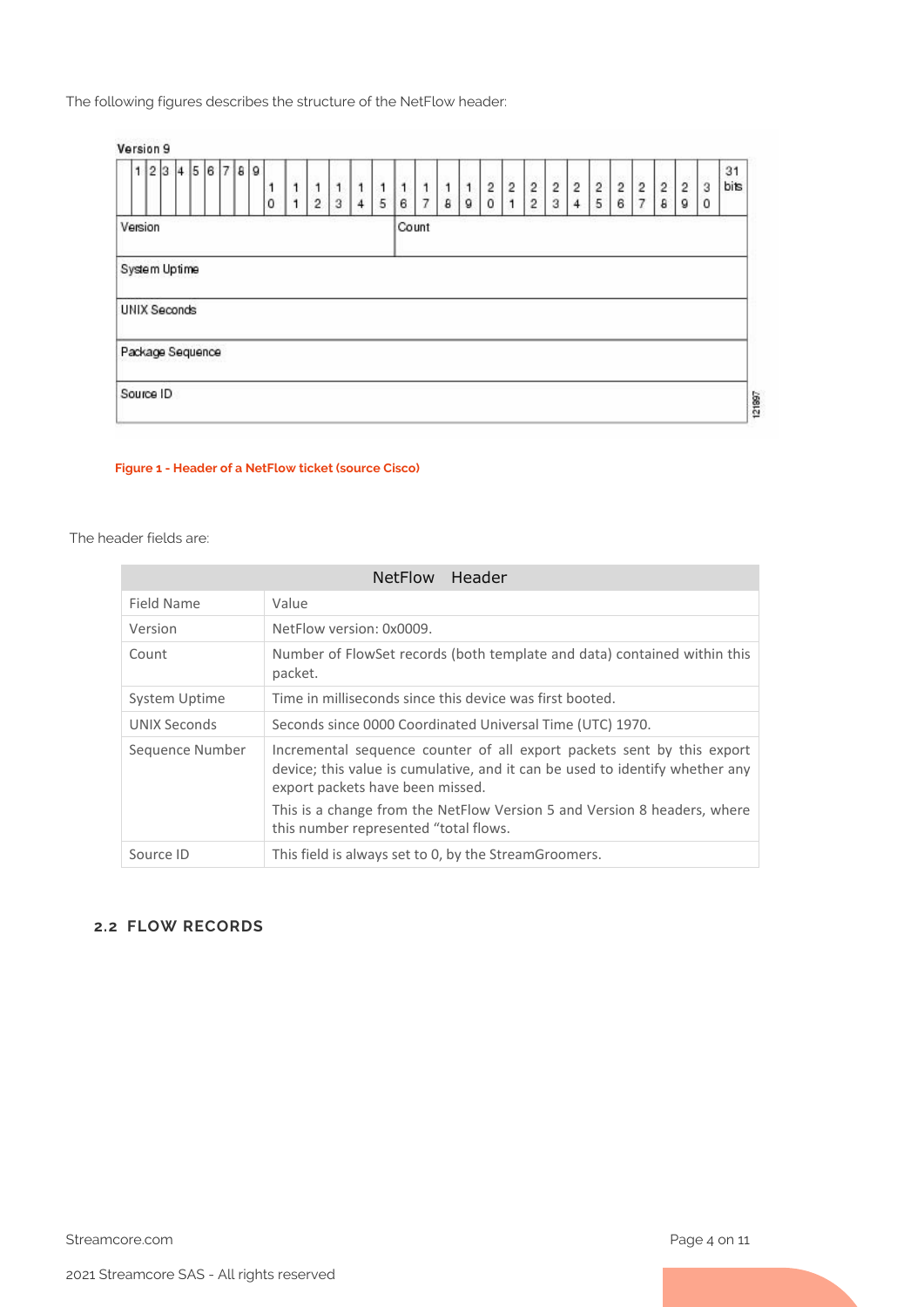Flow records in version 9 are more complex than in version 5. The figure below gives an example of a possible record (source Cisco).

| Header                        | ← NetFlow Version 9 Header: 32 bits → |                                       |                         |              |  |  |  |
|-------------------------------|---------------------------------------|---------------------------------------|-------------------------|--------------|--|--|--|
| <b>First Template FlowSet</b> | Version 9                             | Count = $4$ (FlowSets)                |                         |              |  |  |  |
| <b>Template Record</b>        |                                       | <b>System Uptime</b>                  |                         |              |  |  |  |
| <b>First Record FlowSet</b>   |                                       | <b>UNIX Seconds</b>                   |                         |              |  |  |  |
| (Template ID 256)             |                                       | <b>Package Sequence</b>               |                         |              |  |  |  |
| <b>First Data Record</b>      |                                       | Source ID                             |                         |              |  |  |  |
| Second Data Record            |                                       |                                       |                         |              |  |  |  |
| <b>Third Data Record</b>      | ←Template FlowSet: 16 bits            |                                       | ← Data FlowSet: 32 bits |              |  |  |  |
| Second Template Flowset       | FlowSet $ID = 0$                      |                                       | FlowSet                 | $Length =$   |  |  |  |
| <b>Template Record</b>        | Length $= 28$ bytes                   |                                       | $\blacksquare$ ID = 256 | 64 bytes     |  |  |  |
| <b>Template Record</b>        | Template $ID = 256$                   |                                       |                         | 192.168.1.12 |  |  |  |
| Second Record Flowset         | Field Count = $5$                     |                                       |                         |              |  |  |  |
| (Template ID 257)             | IPv4_SRCADDR (0x0008)                 |                                       |                         | 10.5.12.254  |  |  |  |
| Data Record                   |                                       | Length = $4$<br>IPv4_DSTADDR (0x000C) |                         |              |  |  |  |
| Data Record                   |                                       |                                       |                         | 192.168.1.1  |  |  |  |
| Data Record                   | Length = $4$                          |                                       |                         |              |  |  |  |
| Data Record                   | IPv4_NEXT_HOP (0x000E)                |                                       | 5009                    |              |  |  |  |
|                               | Length = $4$                          |                                       |                         |              |  |  |  |
|                               | PKTS_32 (0x0002)                      |                                       |                         | 5344385      |  |  |  |
|                               | Length = $4$                          |                                       |                         |              |  |  |  |
|                               | BYTES 32 (0x0001)                     |                                       |                         | 192.168.1.27 |  |  |  |
|                               | Length = $4$                          |                                       |                         | 10.5.12.23   |  |  |  |
|                               |                                       |                                       |                         | 192.168.1.1  |  |  |  |
|                               |                                       |                                       |                         | 748          |  |  |  |
|                               |                                       |                                       |                         | 388934       |  |  |  |
|                               |                                       |                                       |                         | 192.168.1.56 |  |  |  |
|                               |                                       |                                       |                         | 10.5.12.65   |  |  |  |
|                               |                                       |                                       |                         | 192.168.1.1  |  |  |  |
|                               |                                       |                                       |                         | 5            |  |  |  |
|                               |                                       |                                       |                         | 6534         |  |  |  |

#### <span id="page-4-0"></span>**2.3 STREAMCORE FLOW RECORD TYPES**

Six flow templates have been defined which correspond to several types of sessions:

• If a flow is associated by the StreamGroomer to RTP+RTCP protocols, the flow template used in the NetFlow ticket is either **RTP Flow1 (template ID 258) or RTP Flow2 (template ID 259)**.

#### **Figure 2 - Example of NetFlow v9 tickets (source Cisco)**

- If a flow is associated by the StreamGroomer to HTTP or HTTPs, the flow template is either HTTP Flow **(template ID 260)** *or* HTTPs Flow **(template ID 261)**.
- If the If a flow is associated to other applications, the flow template is either **Other Flow1 (template ID 256)** or **Other Flow2 (template ID 257)**.

According to the level of the rule that is associated to the network flow by the StreamGroomer, the NetFlow ticket will contain different record types:

- When a flow is associated to a rule in the StreamView tree from level 1 to level 5, the StreamGroomer generates flow records 256 or 258 or 260.
- If the flow is associated to a rule in StreamView inserted at from the level 6 to 10, the StreamGroomer generates flow records 257 or 259 or 261.

#### <span id="page-4-1"></span>2.3.1 Record types description

Streamcore.com **Page 5 on 11**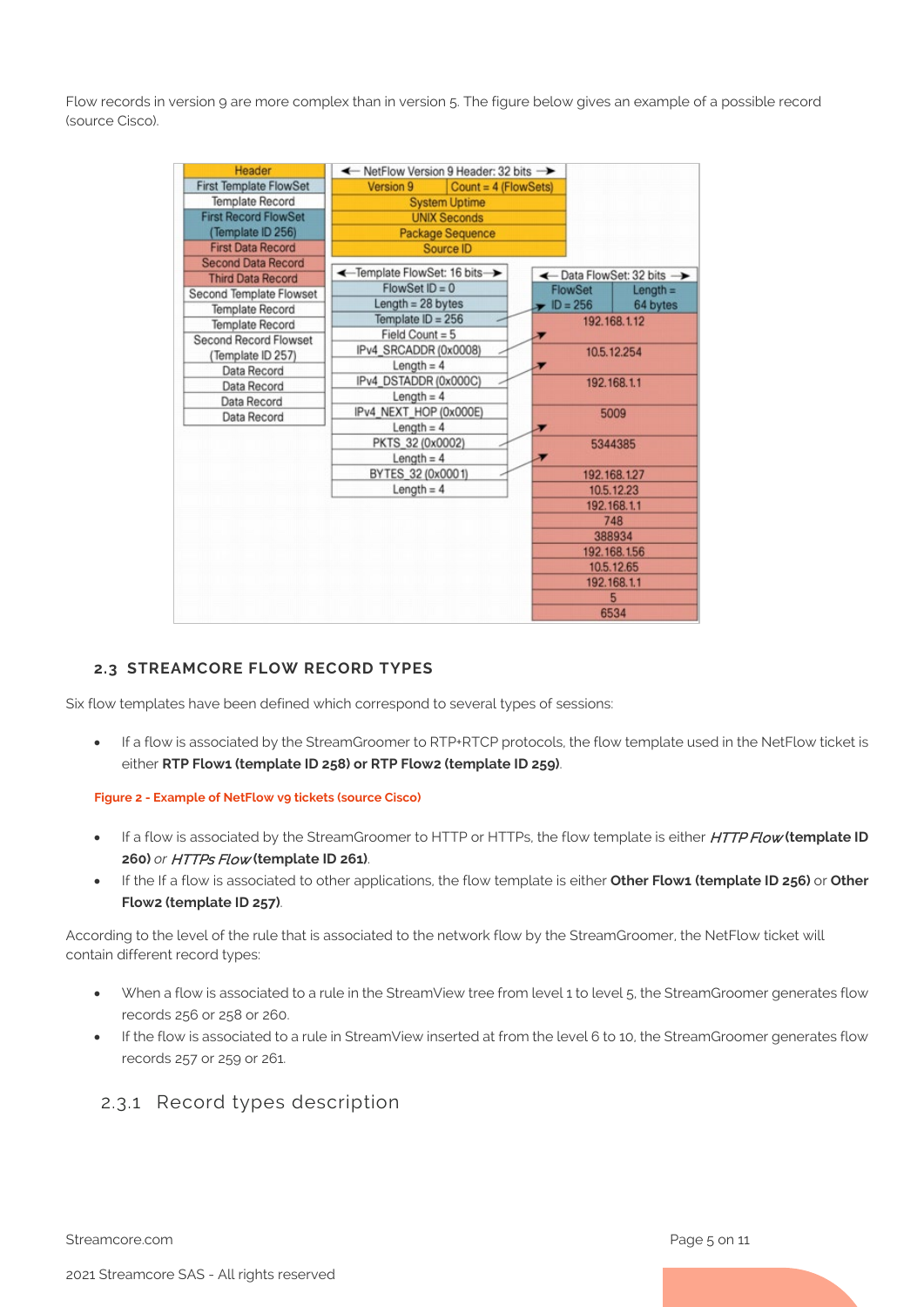The following tables list the elements in the 6 templates.

This table lists the standard fields in v9 format:

| <b>Field Type</b> | (decimal)      | Length (bytes  | <b>Description</b>                                                                              | Other<br>Flow1     | Flow <sub>2</sub><br>Other | Flow1<br>RTP | RTP<br>Flow2 | Ê<br>Flow | HTTPS<br>Flow |          |
|-------------------|----------------|----------------|-------------------------------------------------------------------------------------------------|--------------------|----------------------------|--------------|--------------|-----------|---------------|----------|
|                   | Value          |                |                                                                                                 | <b>Template ID</b> | 256                        | 257          | 258          | 259       | 260           | 261      |
| IN_BYTES          | $\mathbf{1}$   | 8              | Incoming counter with length N x 8 bits for number of<br>bytes associated with an IP Flow.      |                    | X                          | X            | X            | $\times$  | X             | X        |
| IN_PKTS           | $\overline{2}$ | 4              | Incoming counter with length N x 8 bits for the number<br>of packets associated with an IP Flow |                    | $\times$                   | $\times$     | X            | $\times$  | $\times$      | X        |
| PROTOCOL          | $\overline{4}$ | $\mathbf{1}$   | IP protocol byte                                                                                |                    | X                          | $\times$     | X            | X         | X             | $\times$ |
| SRC_TOS           | 5              | $\mathbf{1}$   | Type of Service byte setting when entering incoming<br>interface                                |                    | $\times$                   | $\times$     | X            | $\times$  | $\times$      | $\times$ |
| TCP_FLAGS         | 6              | $\mathbf{1}$   | Cumulative of all the TCP flags seen for this flow                                              |                    | X                          | X            |              |           | $\times$      | $\times$ |
| L4_SRC_PORT       | 7              | $\overline{2}$ | TCP/UDP source port number i.e.: FTP, Telnet, or<br>equivalent                                  |                    | $\times$                   | X            | X            | $\times$  | X             | $\times$ |
| IPV4 SRC ADDR     | 8              | 4              | IP v4 source address                                                                            |                    | X                          | $\times$     | X            | $\times$  | $\times$      | $\times$ |
| <b>INPUT SNMP</b> | 10             | 2, 4           | Input interface index; default for N is 2 but higher values<br>could be used - STREAMCORE: 4B   |                    | $\chi$                     | $\times$     | X            | $\times$  | $\times$      | $\times$ |
| L4_DST_PORT       | 11             | $\overline{2}$ | TCP/UDP destination port number i.e.: FTP, Telnet, or<br>equivalent                             |                    | $\chi$                     | $\times$     | X            | $\times$  | $\times$      | $\chi$   |
| IPV4 DST ADDR     | 12             | $\overline{4}$ | IP v4 destination address                                                                       |                    | $\times$                   | $\times$     | X            | $\chi$    | $\times$      | $\chi$   |
| OUTPUT_SNMP       | 14             | 2,4            | Output interface index; default for N is 2 but higher<br>values could be used - STREAMCORE: 4B  |                    | $\chi$                     | $\times$     | $\times$     | $\chi$    | $\times$      | $\times$ |
| LAST SWITCHED     | 21             | 4              | System uptime at which the last packet of this flow was<br>switched                             |                    | X                          | X            | $\times$     | $\times$  | X             | $\chi$   |
| FIRST_SWITCHED    | 22             | 4              | System uptime at which the first packet of this flow was<br>switched                            |                    | $\chi$                     | X            | X            | $\times$  | X             | $\times$ |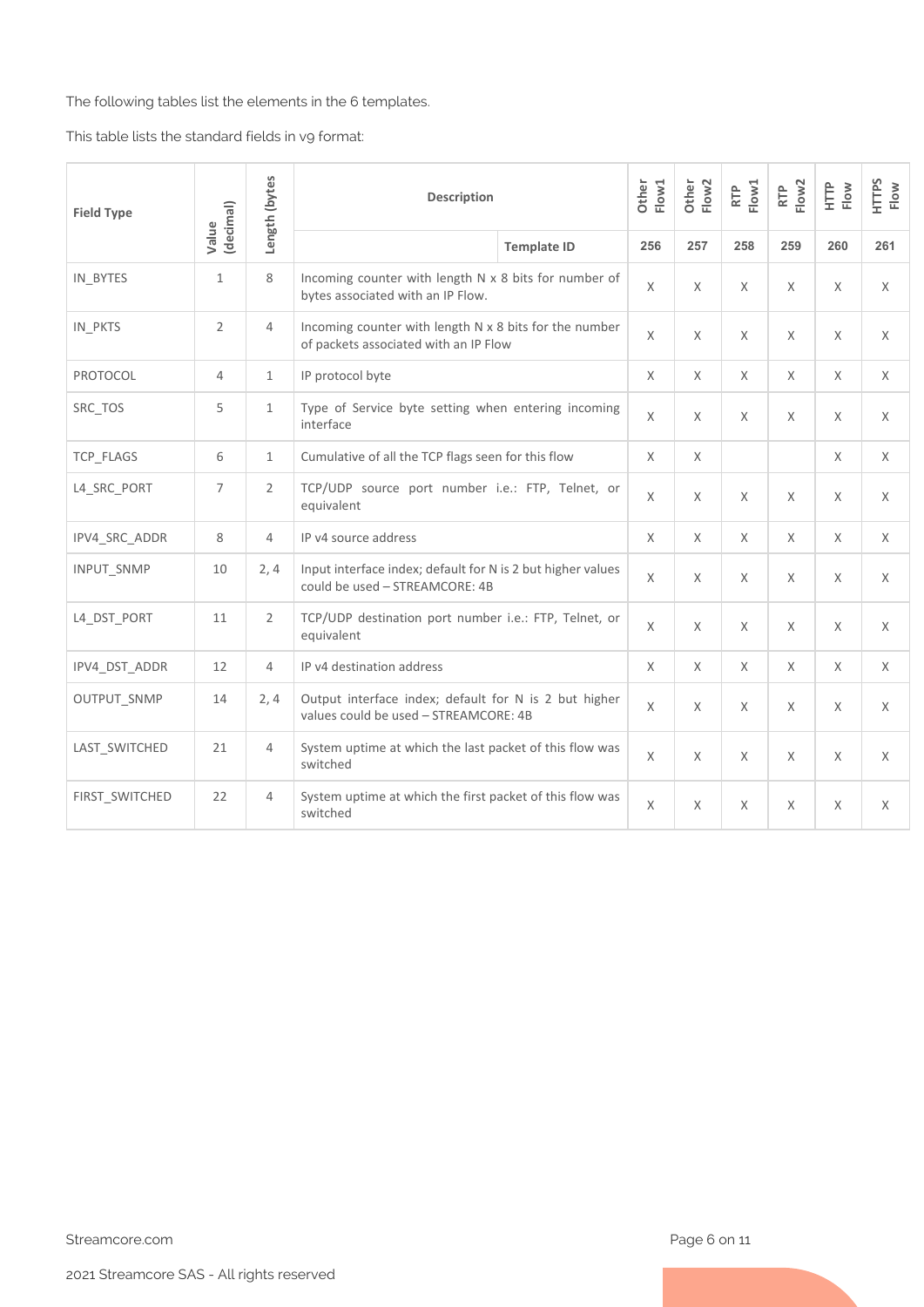This table lists the fields in v9 format specific to Streamcore NetFlow tickets.

The column "Average value" indicates that the value is the average of the metric that is recalculated for a session since the beginning of the session.

| <b>FIELDS SPECIFIC TO STREAMCORE</b> |       |                      |                  | <b>Description</b>                                                                                                                                                                                                                       |   |          | Other Flow2 | RTP Flow1 | RTP Flow2 | <b>HTTP Flow</b> | HTTPS flow |
|--------------------------------------|-------|----------------------|------------------|------------------------------------------------------------------------------------------------------------------------------------------------------------------------------------------------------------------------------------------|---|----------|-------------|-----------|-----------|------------------|------------|
|                                      | Value | Length               | Average<br>value | <b>Template ID</b>                                                                                                                                                                                                                       |   |          | 257         | 258       | 259       | 260              | 261        |
| WAN RTT                              | 8192  | $\overline{4}$       | X                | RTT of TCP flow. This is a numerical value in<br>milliseconds.                                                                                                                                                                           |   | $\times$ | X           |           |           | X                | $\times$   |
| NET_APP_RESP_TIME                    | 8193  | 4                    | X                | Network Application Response Time of TCP flow This is<br>a numerical value in milliseconds.                                                                                                                                              |   | $\times$ | X           |           |           | X                | X          |
| TOTAL_APP-RESP_TIME                  | 8194  | 4                    | Χ                | Total Application Response Time of TCP flow. This is a<br>numerical value in milliseconds.                                                                                                                                               | X | X        |             |           | X         | X                |            |
| TCP RETRANS RATE                     | 8195  | 2                    | X                | TCP retransmission rate. This is a numerical value in %.<br>Divide this value by 10 to obtain a percentage.                                                                                                                              |   | $\times$ | X           |           |           | X                | $\times$   |
| CALL_DIRECTION                       | 8196  | $\mathbf{1}$         |                  | Call direction for a session. This is a Boolean value. The<br>value 0 means that the flow is sent from the client to<br>the server. The value 1 means that the flow is sent by<br>the server to the client side.                         | X | X        | X           | X         | X         | X                |            |
| <b>HOSTNAME</b>                      | 8256  | 40                   |                  | 40 last bytes of the HTTP request HOSTNAME. The<br>value is a character string.                                                                                                                                                          |   |          |             |           | X         |                  |            |
| URL                                  | 8257  | 0,60,<br>100,1<br>50 |                  | 0 (just the hostname), 60, 100 or 150 first bytes of the<br>HTTP request URL. The value is a character string (if not<br>empty). Refer to the StreamView user guide to<br>configure the length of the URL sent in the NetFlow<br>record. |   |          |             |           | X         |                  |            |
| SSL_CN                               | 8258  | 30                   |                  | 30 last bytes of the SSL certificate Common Name. The<br>value is a character string.                                                                                                                                                    |   |          |             |           |           |                  | X          |
| SSL_ORG                              | 8259  | 30                   |                  | 30 first bytes of the SSL certificate Organization Name.<br>The value is a character string.                                                                                                                                             |   |          |             |           |           |                  | X          |
| MOS_LQ                               | 8320  | $\overline{2}$       | X                | MOS LQ from the WAN for the VoIP communication.<br>This is a numerical value. To obtain the measured MOS<br>LQ between 0 and 5, divide this value by 1000.                                                                               |   |          |             | X         | Χ         |                  |            |
| NET_DELAY                            | 8321  | $\overline{2}$       | X                | Network Delay based on RTCP packets for the<br>VoIP/Video communication. This is a numerical value in<br>milliseconds.                                                                                                                   |   |          | X           | Χ         |           |                  |            |
| NET_LOSS                             | 8322  | $\overline{2}$       | Χ                | Network Loss based on RTP packets for the VoIP/Video<br>communication. This is a numerical value in ‰. Divide<br>this value by 10 to obtain a percentage (%).                                                                            |   |          |             | X         | Χ         |                  |            |
| NET_JITTER                           | 8323  | $\overline{2}$       | Χ                | Network Jitter based on RTP packets for the<br>VoIP/Video communication. This is a numerical value in<br>milliseconds.                                                                                                                   |   |          |             | X         | Χ         |                  |            |

Streamcore.com **Page 7 on 11**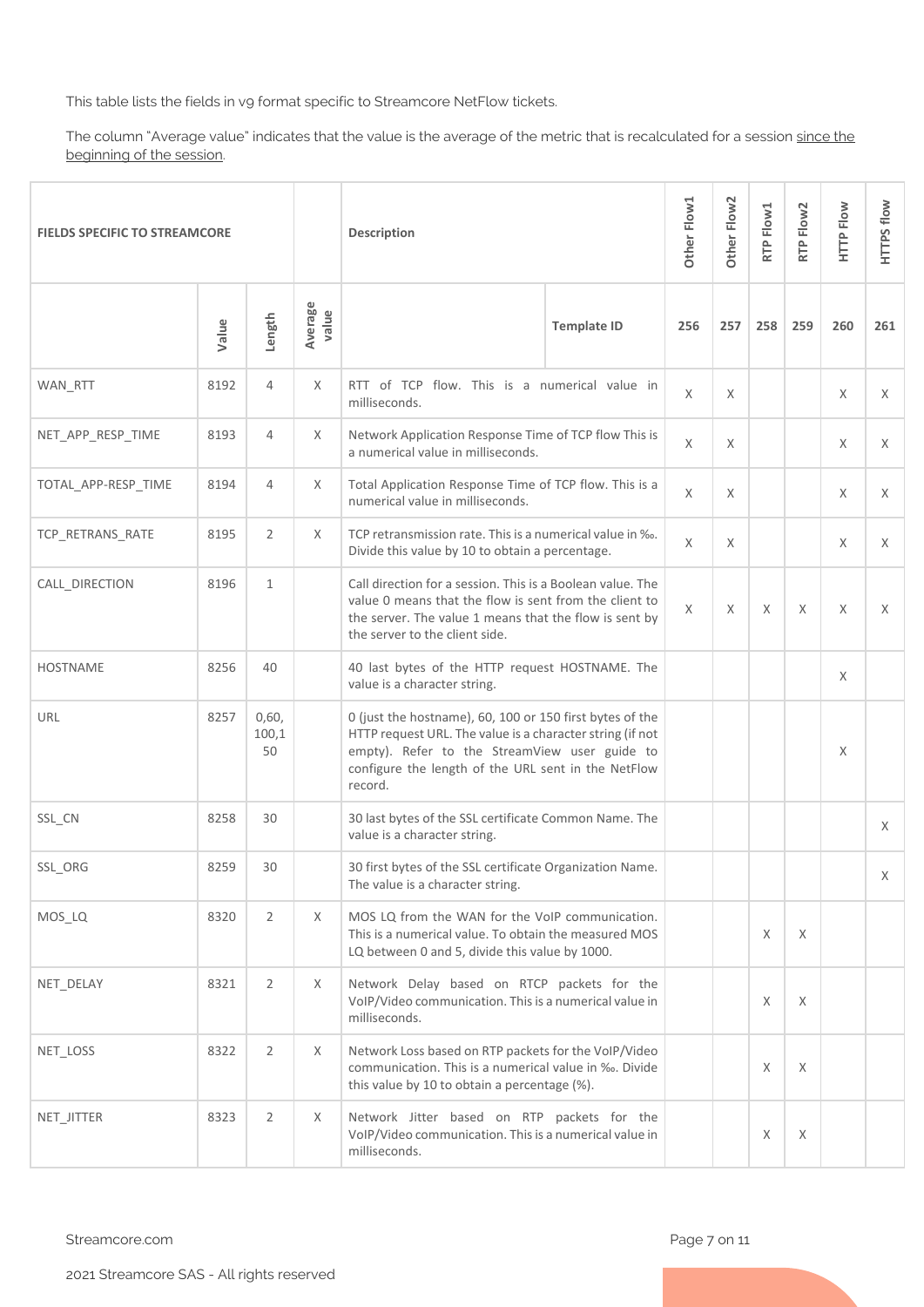| <b>FIELDS SPECIFIC TO STREAMCORE</b> |       |                |                  | <b>Description</b>                                                                                                                                                                                                                                                                                        |          |     | Other Flow2 | RTP Flow1 | RTP Flow2 | HTTP Flow | HTTPS flow |
|--------------------------------------|-------|----------------|------------------|-----------------------------------------------------------------------------------------------------------------------------------------------------------------------------------------------------------------------------------------------------------------------------------------------------------|----------|-----|-------------|-----------|-----------|-----------|------------|
|                                      | Value | Length         | Average<br>value |                                                                                                                                                                                                                                                                                                           | 256      | 257 | 258         | 259       | 260       | 261       |            |
| NET_DISCARD                          | 8324  | $\overline{2}$ | X                | Network Discard rate based on RTP packets for the<br>VoIP/Video communication. This is a numerical value in<br>%. Divide this value by 10 to obtain a percentage (%).                                                                                                                                     |          |     | X           | X         |           |           |            |
| RTP_CLOCKRATE_IN                     | 8325  | $\mathbf{1}$   |                  | RTP clock rate based on RTP packets for the VoIP/Video<br>communication - Inbound. This is a numerical value in<br>kHz.                                                                                                                                                                                   |          |     |             | X         | X         |           |            |
| RTP_CLOCKRATE_OUT                    | 8326  | $\mathbf{1}$   |                  | RTP clock rate based on RTP packets for the VoIP/Video<br>communication - Outbound. This is a numerical value<br>in kHz.                                                                                                                                                                                  |          |     | X           | Χ         |           |           |            |
| CODEC IN                             | 8327  | $\mathbf{1}$   |                  | Codec used for the RTP communication - Inbound. This<br>numerical value is the payload type of the flow. Refer<br>to the paragraph Payload Types further in this<br>document.                                                                                                                             |          |     | X           | X         |           |           |            |
| CODEC_OUT                            | 8328  | $\mathbf{1}$   |                  | Codec used for the RTP communication - Outbound.<br>This numerical value is the payload type of the flow.<br>Refer to the paragraph Payload Types further in this<br>document.                                                                                                                            |          |     | X           | X         |           |           |            |
| ID_RULE_1                            | 8384  | 4              |                  | Streamcore Internal Rule ID Level 1 (Access Link). This<br>is a numerical value. This is the ID of the first<br>Streamcore rule in the StreamView tree. It represents<br>the access link between the LAN and the WAN where<br>the flows are monitored by the StreamGroomer. This<br>field cannot be null. | X        | X   | X           | X         | X         | X         |            |
| ID_RULE_2                            | 8385  | 4              |                  | Streamcore Internal Rule ID Level 2. This is a numerical<br>value. This is the ID of the rule under the Access Link<br>rule that matches the flow. Refer to the paragraph<br>StreamView Tree for further details. It cannot be null.                                                                      |          | X   | X           | X         | X         | X         | X.         |
| ID_RULE_3                            | 8386  | 4              |                  | Streamcore Internal Rule ID Level 3. This is a numerical<br>value. This is the ID of the rule at the level 3 in the Rule<br>Tree that matches the flow. Refer to the paragraph<br>StreamView Tree for further details. It can be equal to<br>0 if there is no rule under level 2 in the Rule Tree.        | X        | X   | X           | X         | X         | X         |            |
| ID_RULE_4                            | 8387  | 4              |                  | Streamcore Internal Rule ID Level 4. This is a numerical<br>value. This is the ID of the rule at the level 4 in the Rule<br>Tree that matches the flow. Refer to the paragraph<br>StreamView Tree for further details. It can be equal to<br>0 if there is no rule under level 3 in the Rule Tree.        | $\times$ | X   | X           | X         | $\times$  | X.        |            |
| ID_RULE_5                            | 8388  | $\overline{4}$ |                  | Streamcore Internal Rule ID Level 5. This is a numerical<br>value. This is the ID of the rule at the level 5 in the Rule<br>Tree that matches the flow. Refer to the paragraph<br>StreamView Tree for further details. It can be equal to<br>0 if there is no rule under level 4 in the Rule Tree.        |          |     | X           | Χ         | X         | Χ         | X          |

Streamcore.com **Page 8 on 11**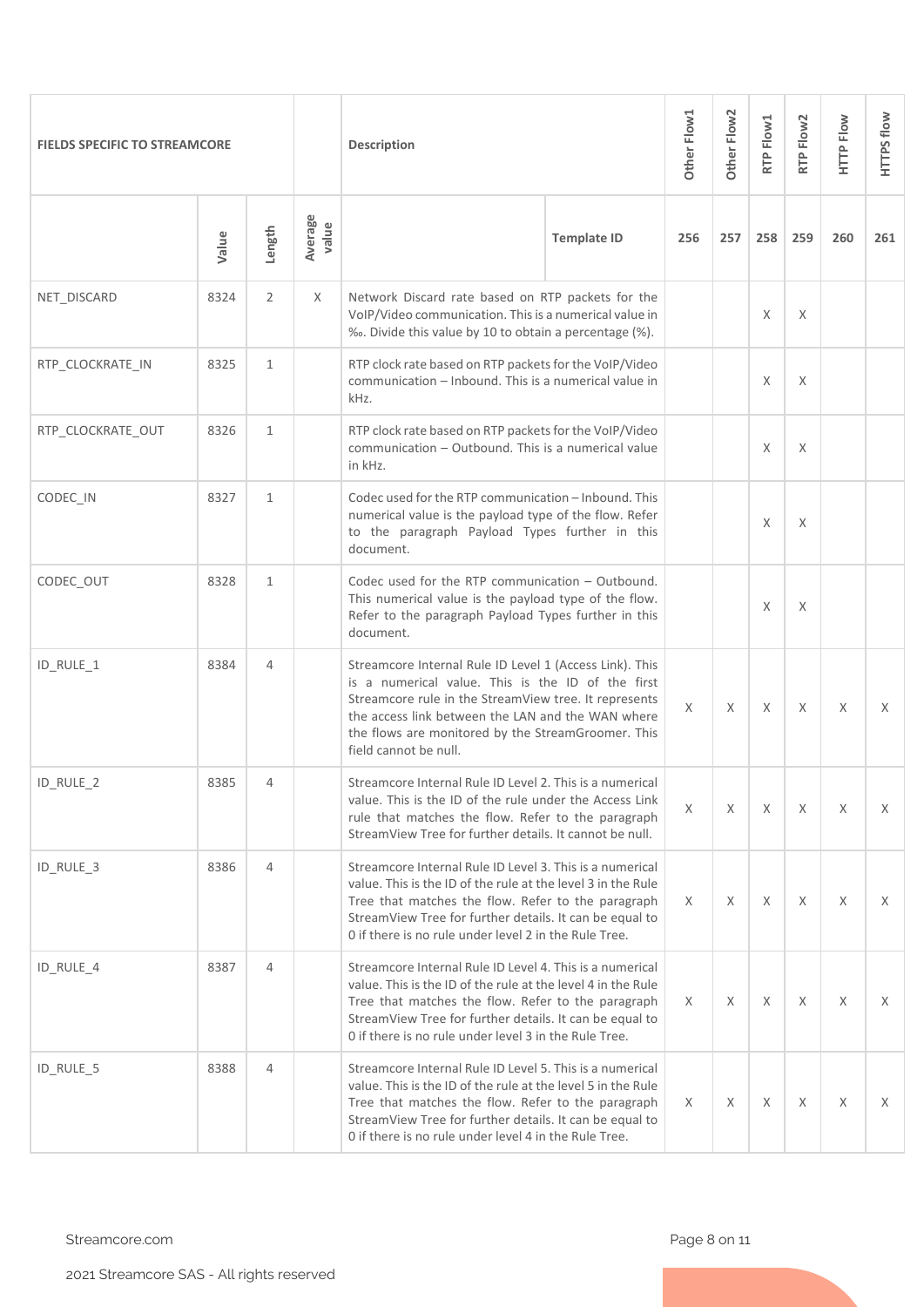| <b>FIELDS SPECIFIC TO STREAMCORE</b> |       |                |                  | <b>Description</b>                                                                                                                                                                                                                                                                    |  |     | Other Flow <sub>2</sub> | RTP Flow1 | RTP Flow2 | HTTP Flow | HTTPS flow |
|--------------------------------------|-------|----------------|------------------|---------------------------------------------------------------------------------------------------------------------------------------------------------------------------------------------------------------------------------------------------------------------------------------|--|-----|-------------------------|-----------|-----------|-----------|------------|
|                                      | Value | Length         | Average<br>value | <b>Template ID</b>                                                                                                                                                                                                                                                                    |  | 256 | 257                     | 258       | 259       | 260       | 261        |
| ID_RULE_6                            | 8389  | 4              |                  | Streamcore Internal Rule ID Level 6. This is a numerical<br>value. This is the ID of the rule at the level 6 in the Rule<br>Tree that matches the flow. Refer to the paragraph<br>StreamView Tree for further details. It cannot be null if<br>it is sent in the Records 257 and 259. |  | X   |                         | $\chi$    | $\chi$    | $\times$  |            |
| ID_RULE_7                            | 8390  | $\overline{4}$ |                  | Streamcore Internal Rule ID Level 7. This is a numerical<br>value. It can be equal to 0 if there is no rule under level<br>6 in the Rule Tree.                                                                                                                                        |  |     | X                       |           | $\chi$    | $\chi$    | $\times$   |
| ID_RULE_8                            | 8391  | 4              |                  | Streamcore Internal Rule ID Level 8. This is a numerical<br>value. It can be equal to 0 if there is no rule under level<br>7 in the Rule Tree.                                                                                                                                        |  |     | X                       |           | X         | X         | X          |
| ID RULE 9                            | 8392  | 4              |                  | Streamcore Internal Rule ID Level 9. This is a numerical<br>value. It can be equal to 0 if there is no rule under level<br>8 in the Rule Tree.                                                                                                                                        |  |     | X                       |           | $\chi$    | $\chi$    | $\times$   |
| ID RULE 10                           | 8393  | 4              |                  | Streamcore Internal Rule ID Level 10. This is a<br>numerical value. It can be equal to 0 if there is no rule<br>under level 9 in the Rule Tree.                                                                                                                                       |  | X   |                         | X         | X         | X         |            |

## <span id="page-8-0"></span>2.3.2 RTP Payload Types

The payload type is a numerical value that identifies the audio and video codec used to encode the payload carried with RTP. The list of RTP payload types for audio and video encodings (codec types) is defined by IETF in the section 6 *Payload Type Definitions* of the RFC3551. The RFC3551 assigned values to every encoding method, for example:

| Payload Types      |                  |  |  |  |  |  |  |  |  |  |  |
|--------------------|------------------|--|--|--|--|--|--|--|--|--|--|
| Payload Type value | Encoding method  |  |  |  |  |  |  |  |  |  |  |
| U                  | <b>PCMU</b>      |  |  |  |  |  |  |  |  |  |  |
| 4                  | G723             |  |  |  |  |  |  |  |  |  |  |
| 8                  | <b>PCMA</b>      |  |  |  |  |  |  |  |  |  |  |
| 15                 | G728             |  |  |  |  |  |  |  |  |  |  |
| 31                 | H <sub>261</sub> |  |  |  |  |  |  |  |  |  |  |
| 34                 | H <sub>263</sub> |  |  |  |  |  |  |  |  |  |  |

## <span id="page-8-1"></span>2.3.3 StreamView Tree and Rules ID

The record types in V9 format refer to Streamcore objects with the fields ID\_RULE\_1 to ID\_RULE\_10. A Streamcore rule is a set of criteria to identify a type of network flow, for example, a TCP session to a given application server or more specifically a HTTPs session to a given application server using a specific SSL certificate.

Let's have a look at this StreamView Tree:

Streamcore.com **Page 9 on 11** 

2021 Streamcore SAS - All rights reserved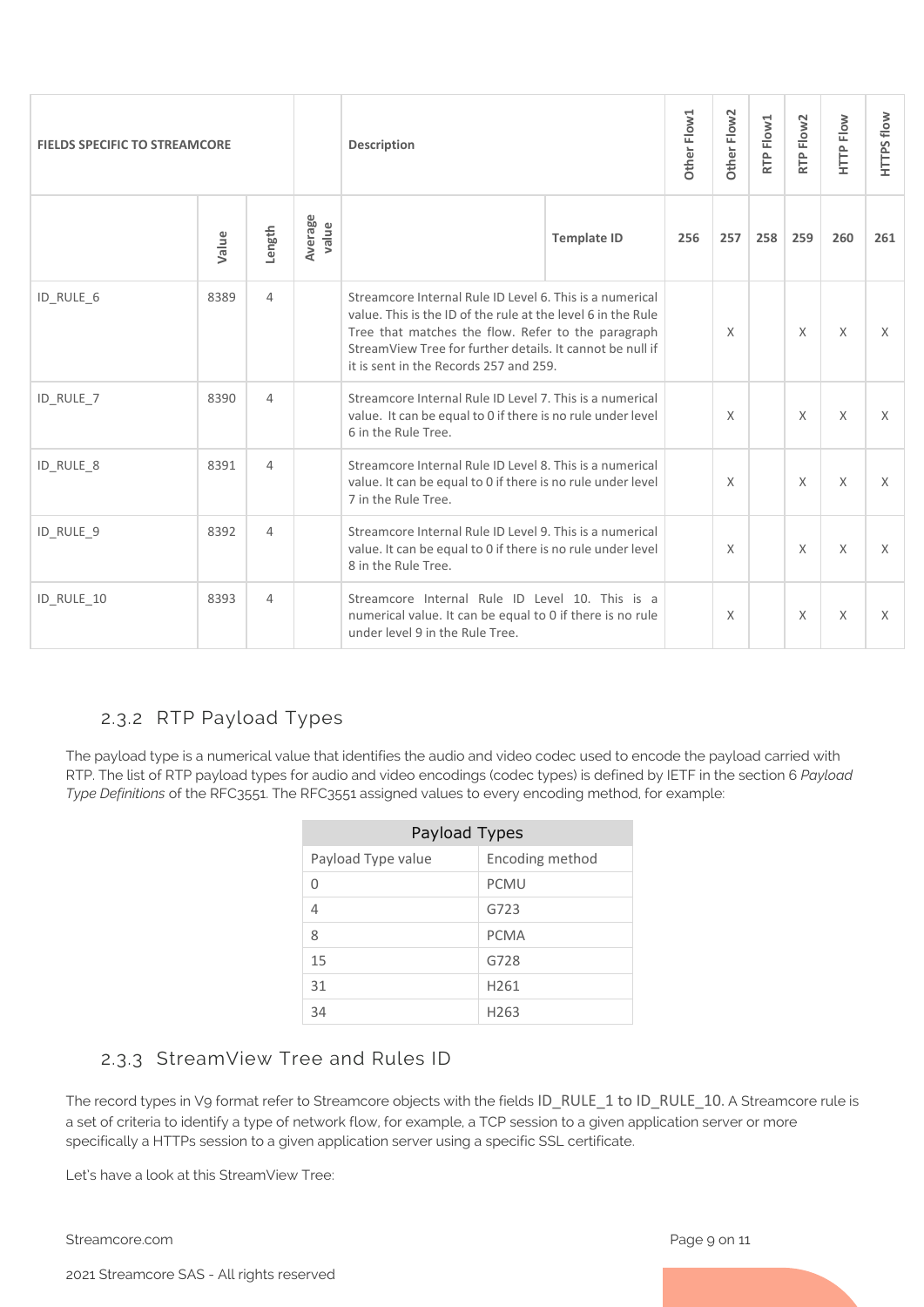

If a NetFlow ticket is sent by the Stream Groomer of San Francisco for the HTTP sessions, the fields ID\_RULE\_1, ID\_RULE\_2,

ID\_RULE3 and ID\_RULE\_4 will identify the full path of the rule in the StreamView Tree:

- ID\_RULE\_1 = ID of "Access link San Francisco",
- ID RULE 2 = ID of "San Francisco-New York" (a grooming rule),
- ID\_RULE\_3 = ID of "[APP ] COS2"
- ID\_RULE\_4 = ID of "[APP ] HTTP"
- ID\_RULE\_5, ID\_RULE\_6, ID\_RULE\_7, ID\_RULE\_8, ID\_RULE\_9, ID\_RULE\_10 are equal to 0

Since the StreamGroomer has identified a HTTP session, the record type is 260.

The ID of a rule is a numerical value (positive integer) assigned by StreamView when a rule is created. This ID is unique in a StreamGroomer Manager.

When analyzing the NetFlow ticket, it is possible to retrieve additional information in StreamView by building the path to the final rule with the identifiers carried in the records.